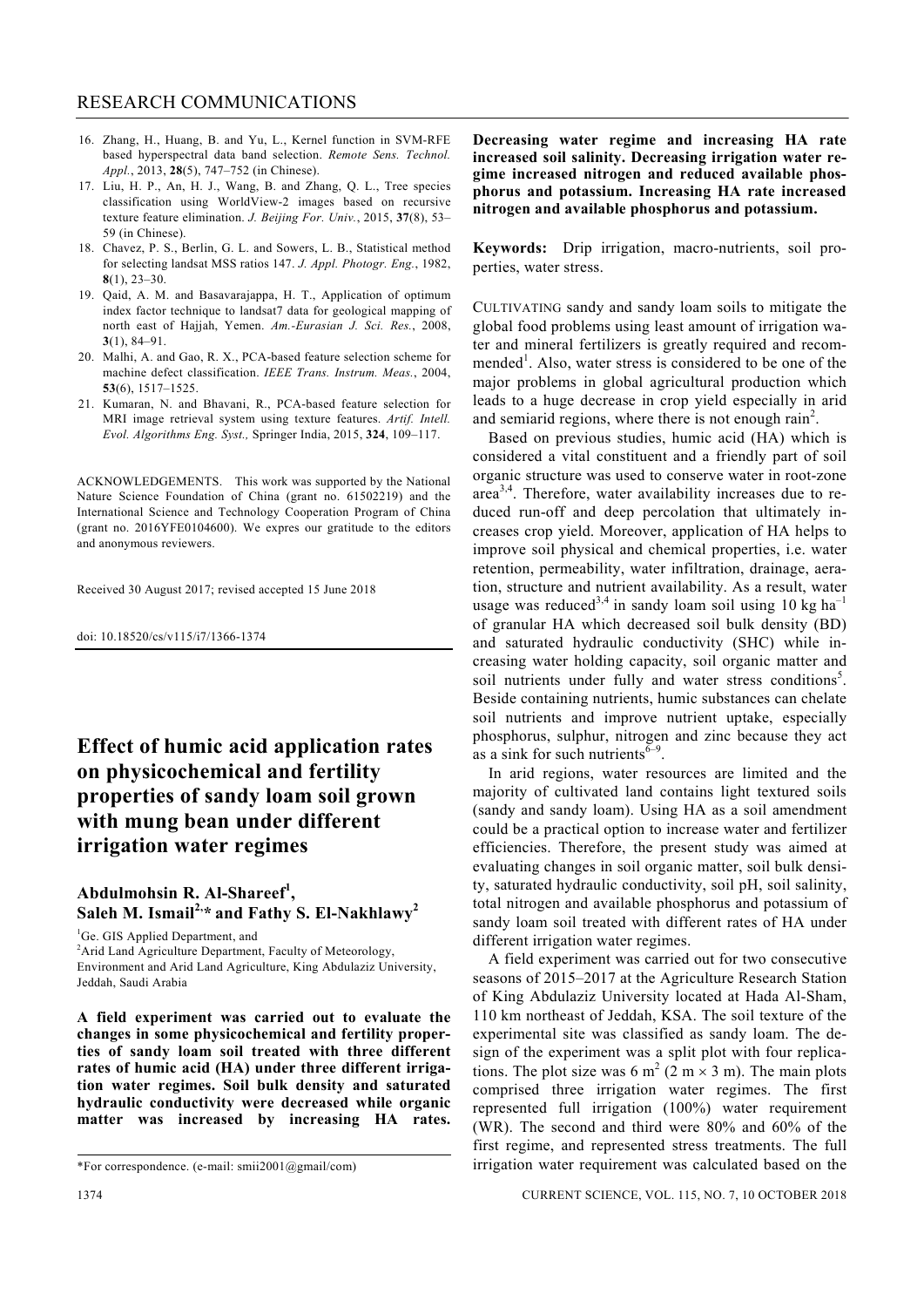cultivated crop which was mung bean [(*Vigna radiata* (L.) Wilczek]. Mung been is a nutritional field crop rich in protein; it is a drought-tolerant and short period growth crop.

 The evapotranspiration was calculated from reference evapotranspiration and crop coefficient as

$$
ET_{\rm c}=K_{\rm c}\times ET_{\rm o},
$$

where  $ET_c$  is the crop evapotranspiration (mm day<sup>-1</sup>),  $ET_o$ the reference evapotranspiration (mm day<sup>-1</sup>) and  $K_c$  is the crop coefficient.  $ET_0$  was calculated using Penman-Monteith equation $10$ .

 The sub-plots were treated with a commercial product of HA, with a granular presentation and a purity of 90%, produced by Pioneers Chemicals (Saudi Arabia) in three proportions  $(15, 30, \text{and } 45 \text{ kg ha}^{-1})$ . These proportions were selected based on previous studies carried out in the area. Each proportion of HA was added and mixed manually in the topsoil (15 cm deep) of the corresponding block and respective repetitions. Once the soil treatments were completed, drip irrigation system was installed. On 18 December 2015 and 31 October 2016 mungbean seeds (*Vigna radiata* L.) were sown for the first and the second crop cycle respectively. After crop emergence, the water regimes were applied; moderately saline irrigation water (1800–2000 ppm) was used for irrigation until the end of each crop cycle.

 Before starting the experiment, four compound soil samples covering the whole experimental area were collected from the surface layer (30 cm) using soil auger. These samples were prepared for initial soil analysis including soil texture, soil pH, organic matter (OM), soil salinity (EC), total nitrogen (N), available phosphorus (P) and potassium (K) contents. Detailed soil analyses carried out prior to the experiment are presented in Table 1. At the end of each growing season, 144 core samples were sampled from the upper 30 cm of soil surface. The samples were used to measure BD and SHC. Another 144 disturbed soil samples were sampled from the same layer and transferred to the laboratory to prepare for chemical analyses including soil pH, soil EC, OM and N, P and K contents. BD was determined by the core (5 cm height  $\times$ 5 cm diameter) method $^{11}$ . Soil texture and SHC were determined as described by Klute<sup>12</sup>. OM was determined by titration method<sup>13</sup>. The soil EC was measured in  $1:1$ water extraction using the electric conductivity meter, while soil pH was measured in 1 : 1 soil suspension using Beckman pH meter<sup>14</sup>. Total N was determined according to the Kjeldahl method<sup>14</sup>. Available P was determined as described in Olsen and Sommers<sup>15</sup> while available K was determined as described in Carson<sup>16</sup> using flame emission spectrophotometry.

 The data obtained for each season was statistically analysed through analysis of variance procedures to determine the significance of the treatments and the inte-

CURRENT SCIENCE, VOL. 115, NO. 7, 10 OCTOBER 2018 1375

ractions. Revised least significant difference (RLSD) test was used to compare between the means after applying the statistical analysis assumptions $17$ .

 The results revealed that decreasing water regimes increased OM in both growing seasons (Figure 1). The highest soil organic matter (1.07%) was measured under the least water regime (60% WR) in the second season. Increasing HA rates also increased soil OM and the highest value was recorded in the treatment of 45 kg ha<sup>-1</sup> HA rate followed by 30 and 15 kg  $ha^{-1}$  HA rates in both growing seasons respectively. On an average, over the three irrigation water regimes and both growing cycles, application of 45 and 30 kg ha<sup>-1</sup> increased OM by 16% and  $6\%$  respectively compared to 15 kg ha<sup>-1</sup>. Moreover, soil OM measured in the second growing season was higher than that of the first growing season by 40%, 33.8% and 30.7% for 15, 30 and 45 kg ha<sup>-1</sup> respectively.

 Results of BD presented in Figure 2 revealed that 100% WR reduced BD by about 9% compared to 80% WR treatment on an average over the humic rates and growing seasons. The highest BD was recorded in 60% WR treatment  $(1.78 \text{ g cm}^{-3})$  on an average over the humic rates and growing seasons). Results also revealed that increasing HA application rates reduced soil BD. BD was the highest in the proportion 15 kg ha<sup>-1</sup> HA (1.7 g cm<sup>-3</sup>) and gradually reduced to the minimum value in  $45 \text{ kg ha}^{-1}$ HA treatment  $(1.64 \text{ g cm}^{-3})$  on an average) over the three irrigation water regimes and growing seasons.

**Table 1.** Initial soil analysis before starting the experiment

| Parameter                   | Values |      |      |                                                   |  |  |  |
|-----------------------------|--------|------|------|---------------------------------------------------|--|--|--|
| Particle size analysis      |        |      |      | Clay $(\%)$ Silt $(\%)$ Sand $(\%)$ Texture grade |  |  |  |
|                             | 11.2   | 19.1 | 69.7 | Sandy loam                                        |  |  |  |
| Organic matter $(\% )$      | 0.46   |      |      |                                                   |  |  |  |
| $ECe$ (dS m <sup>-1</sup> ) |        |      | 2.3  |                                                   |  |  |  |
| $pH$ (peast)                | 7.50   |      |      |                                                   |  |  |  |
| Nitrogen $(\% )$            |        |      | 0.04 |                                                   |  |  |  |
| Phosphorus (mg $kg^{-1}$ )  |        |      | 33   |                                                   |  |  |  |
| Potassium (mg $kg^{-1}$ )   |        |      | 283  |                                                   |  |  |  |



Figure 1. Soil organic matter per cent as affected by irrigation water regimes and humic acid rates after both growing seasons of 2015–16 and 2016–17.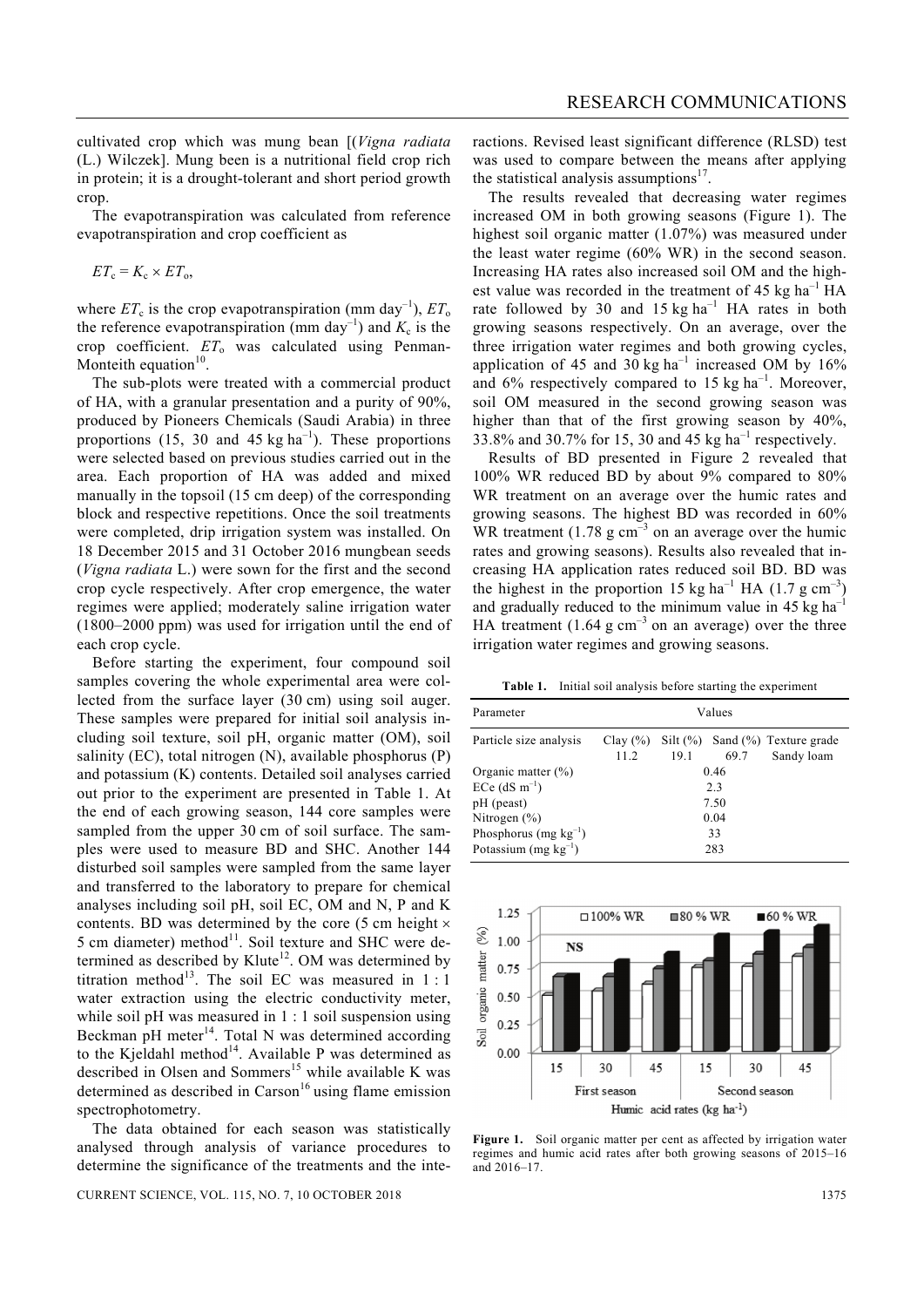### RESEARCH COMMUNICATIONS

|                                              | pH<br>(Susp.1:1) |                     | EC<br>(Ext. 1: 1) |                     | Total<br>nitrogen<br>$(\% )$ |                     | Available<br>phosphorus<br>$(mg kg^{-1})$ |                     | Available<br>potassium<br>$(mg kg^{-1})$ |                     |
|----------------------------------------------|------------------|---------------------|-------------------|---------------------|------------------------------|---------------------|-------------------------------------------|---------------------|------------------------------------------|---------------------|
| Treatment                                    |                  | 2015-2016 2016-2017 |                   | 2015-2016 2016-2017 |                              | 2015-2016 2016-2017 |                                           | 2015-2016 2016-2017 |                                          | 2015-2016 2016-2017 |
| Irrigation water regimes (WR)                |                  |                     |                   |                     |                              |                     |                                           |                     |                                          |                     |
| 100% WR                                      | 7.49             | 7.11                | 2.56              | 2.46bc              | 0.055a                       | 0.058               | 165.2a                                    | 149.1a              | 638.3a                                   | 641.0               |
| 80% WR                                       | 7.53             | 7.15                | 2.67              | 2.72 <sub>b</sub>   | 0.070 <sub>b</sub>           | 0.067               | 124.5b                                    | 110.6 <sub>b</sub>  | 614.3a                                   | 621.6               |
| $60\%$ AR                                    | 7.54             | 7.18                | 3.07              | 4.12a               | 0.075a                       | 0.079               | 82.6c                                     | 94.2c               | 571.8b                                   | 586.2               |
| RLSD(0.05)                                   | <b>NS</b>        | <b>NS</b>           | <b>NS</b>         | 0.27                | NS.                          | <b>NS</b>           | 28.5                                      | 14.5                | 29.6                                     | <b>NS</b>           |
| Humic acid rates (HA $kg$ ha <sup>-1</sup> ) |                  |                     |                   |                     |                              |                     |                                           |                     |                                          |                     |
| 15                                           | 7.59             | 7.19                | 2.63              | 2.87cb              | 0.064                        | 0.065               | 108.9b                                    | 106.5b              | 592.4bc                                  | 588.8               |
| 30                                           | 7.50             | 7.15                | 2.68              | 3.02ab              | 0.066                        | 0.067               | 126.6a                                    | 119.0a              | 607.4ab                                  | 624.6               |
| 45                                           | 7.47             | 7.10                | 2.98              | 3.41a               | 0.070                        | 0.072               | 136.8a                                    | 128.4a              | 624.4a                                   | 635.4               |
| RLSD(0.05)                                   | <b>NS</b>        | <b>NS</b>           | <b>NS</b>         | 0.35                | NS.                          | <b>NS</b>           | 17.47                                     | 11.65               | 25.24                                    | <b>NS</b>           |
| Interaction                                  |                  |                     |                   |                     |                              |                     |                                           |                     |                                          |                     |
| $WR \times HA$                               | <b>NS</b>        | <b>NS</b>           | $\ast$            | *                   | $\ast$                       | <b>NS</b>           | **                                        | *                   | **                                       | <b>NS</b>           |

**Table 2.** Means of some soil chemical and fertility properties of mung bean soil under the effects of irrigation water regimes and humic acid rates during the two growing seasons of 2015–16 and 2016–17

Means followed by the same letter(s) are not significantly different according to RLSD at  $P \le 0.05$ . NS, Not significant.



Figure 2. Soil bulk density as affected by irrigation water regimes and humic acid rates after both growing seasons of 2015–16 and 2016– 17.



**Figure 3.** Saturated hydraulic conductivity (SHC) as affected by irrigation water regimes and humic acid rates after both growing seasons of 2015–16 and 2016–17.

 Results of SHC presented in Figure 3 revealed that decreasing irrigation water regimes increased SHC. The highest SHC was measured in  $60\%$  WR  $(0.08 \text{ cm}^3 \text{ s}^{-1})$ 

followed by 80% WR  $(0.075 \text{ cm}^3 \text{ s}^{-1})$  and 100% WR  $(0.065 \text{ cm}^3 \text{ s}^{-1})$  treatments on an average, over the HA proportions and growing seasons. Increasing HA rate decreased SHC. The highest SHC  $(0.089 \text{ cm}^3 \text{ s}^{-1})$  was measured in the treatment of  $15 \text{ kg ha}^{-1}$  HA rate and gradually decreased to reach the minimum value  $(0.051 \text{ cm}^3 \text{ s}^{-1})$  in 45 kg ha<sup>-1</sup> HA rate on an average, over the three irrigation water regimes and both growing seasons.

 Results of soil pH presented in Table 2 revealed insignificant differences among soil pH means in both growing seasons under all investigated water regimes and HA rates. HA rate slightly decreased soil pH. The soil pH measured in the second growing season was lower than that in the first growing season. Results of soil salinity presented in Table 2 indicate that decreasing irrigation water regime increased soil salinity especially in the second growing season where the differences in soil EC means were significant. The highest soil salinity was measured in 60% WR treatment followed by 80% WR and 100% WR treatments. Soil EC means were similar under the three investigated HA rates in the first growing season. However, in the second growing season, the least soil EC  $(2.87 \text{ dS m}^{-1})$  was measured in 15 kg ha<sup>-1</sup> HA rate followed by 30 kg ha<sup>-1</sup> HA rate (3.02 dS m<sup>-1</sup>). The highest soil EC (3.41 dS m<sup>-1</sup>) was measured in 45 kg ha<sup>-1</sup> HA rate and was significantly similar to 30 kg ha<sup>-1</sup> HA rate.

 Results presented in Table 2 show no significant difference in total nitrogen among the three investigated water regimes; however decreasing irrigation water regime gradually increased total nitrogen content in both seasons. Increasing HA application rate resulted in a gradual increase in soil nitrogen content in both seasons, however the increase was not significant in all HA rates.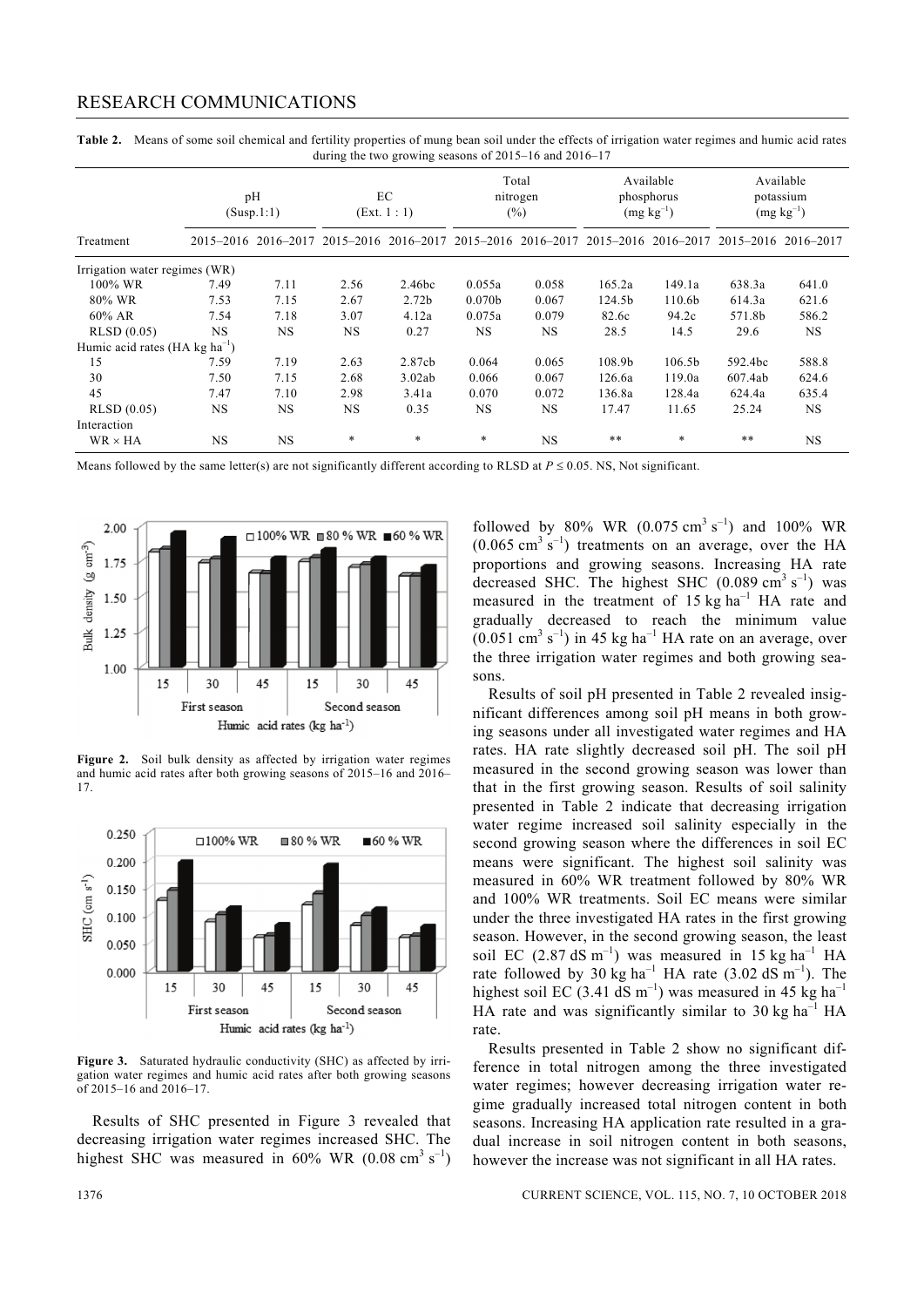**Table 3.** Means of some soil chemical and fertility properties of mung bean soil under the effects of the interaction between irrigation water regime and humic acid rates during the two growing seasons of 2015–16 and 2016–17

|                            | Humic acid rate | EC<br>(Ext. 1: 1) |                     | Total<br>nitrogen $(\% )$ |           | Available<br>phosphorus (mg $kg^{-1}$ ) |        | Available<br>potassium (mg $kg^{-1}$ ) |           |
|----------------------------|-----------------|-------------------|---------------------|---------------------------|-----------|-----------------------------------------|--------|----------------------------------------|-----------|
| Irrigation<br>water regime | $(kg ha^{-1})$  |                   | 2015-2016 2016-2017 | 2015-2016                 | 2016-2017 | 2015-2016 2016-2017                     |        | 2015-2016                              | 2016-2017 |
| 100% WR                    | 15              | 2.43              | 2.41                | 0.051                     | 0.054     | 133.75                                  | 127.41 | 622.50                                 | 616.9     |
|                            | 30              | 2.92              | 2.14                | 0.054                     | 0.059     | 174.50                                  | 159.53 | 634.25                                 | 648.48    |
|                            | 45              | 2.34              | 2.83                | 0.059                     | 0.061     | 187.26                                  | 160.27 | 658.02                                 | 657.46    |
| 80% WR                     | 15              | 2.74              | 2.73                | 0.069                     | 0.065     | 114.00                                  | 105.54 | 602.03                                 | 591.02    |
|                            | 30              | 2.72              | 2.46                | 0.070                     | 0.067     | 124.24                                  | 107.46 | 611.26                                 | 630.58    |
|                            | 45              | 2.54              | 2.96                | 0.071                     | 0.070     | 135.26                                  | 118.67 | 629.52                                 | 643.17    |
| 60% WR                     | 15              | 2.72              | 3.47                | 0.072                     | 0.076     | 79.01                                   | 86.39  | 552.75                                 | 558.37    |
|                            | 30              | 2.41              | 4.45                | 0.074                     | 0.076     | 81.00                                   | 89.12  | 576.77                                 | 594.63    |
|                            | 45              | 4.07              | 4.45                | 0.080                     | 0.084     | 87.77                                   | 107.09 | 585.76                                 | 605.58    |
| RLSD(0.05)                 |                 | 0.13              | 0.60                | NS.                       | <b>NS</b> | 45.91                                   | 20.18  | 43.73                                  | <b>NS</b> |

NS, not significant.

 Results of available phosphorus showed a significant reduction due to decreasing irrigation water regime in both growing seasons. The highest significant available phosphorus values were measured in 100% WR followed by 80% WR and 60% WR in both growing seasons. Available phosphorus means were significantly increased by increasing HA rate in both seasons. The highest available phosphorus values  $(136.76 \text{ and } 128.43 \text{ mg kg}^{-1})$ were measured in 45 kg  $ha^{-1}$  HA rate followed by 126.58 and 118.95 mg  $kg^{-1}$  in 30 kg ha<sup>-1</sup> HA rate in the first and second growing seasons respectively. The least significant available phosphorus means were measured under 15 kg ha<sup>-1</sup> HA rate and were 108.92 and 106.45 kg ha<sup>-1</sup> in the first and second seasons respectively.

 The highest available potassium in the first season was recorded in 100% WR and 80% WR treatments and was significantly higher than that of 60% WR treatment. Available potassium measured in the second season showed similar trend as in the first growing season, however the differences among them were not significant (Table 2). Increasing HA application rate gradually increased available potassium. The highest significant available potassium  $(624.43 \text{ mg kg}^{-1})$  was found in 45 kg ha<sup>-1</sup> HA, followed by 607.43 and 592.43 mg kg<sup>-1</sup> in 30 and 15 kg  $ha^{-1}$  HA rates in the first growing season respectively. The highest available potassium mean value in the second growing season was  $635.4$  mg kg<sup>-1</sup> followed by  $624.56$  mg kg<sup>-1</sup> and  $588.76$  mg kg<sup>-1</sup> in 45, 30 and  $15 \text{ kg ha}^{-1}$  HA rates but the differences among them were not significant.

 The interaction between irrigation water regimes and HA rates significantly affected on soil EC, OM, P and K contents. Decreasing irrigation water regime resulted in a significant increase in soil EC (Table 3). The highest significant EC (4.45 dS  $m^{-1}$ ) was measured under 60% WR with  $45 \text{ kg ha}^{-1}$  HA rates in the second growing season. However, the least soil EC  $(2.14 \text{ dS m}^{-1})$  was recorded under 100% WR with 30 kg ha<sup>-1</sup> HA rate in the second growing season. Results of total nitrogen (N) showed a gradual increase due to decreasing irrigation water regime and increasing HA rate in both seasons, but the differences were not significant among all interaction treatments.

 Decreasing water regimes decreased available P, and within each water regime, available P increased by increasing HA rate. The highest available P value was 187.26 mg kg<sup>-1</sup> measured under 100% WR with 45 kg ha<sup>-1</sup> HA rate, while the least value was 79.01 measured under 60% WR with 15 kg ha<sup>-1</sup> HA rate. Available potassium (K) behaved as described in available phosphorus. The highest available K (658.02 mg  $kg^{-1}$ ) was measured in the treatment of  $100\%$  WR with  $45$  kg ha<sup>-1</sup> HA and significantly different from the other interaction treatments. The least available K was 552.75 mg  $kg^{-1}$  measured in 60% WR with 15 kg ha<sup>-1</sup> HA rate (Table 3).

 The increase in soil OM due to decreasing water regime could be attributed to the reduction in retained water in soil. Under low water supply, as in 60% WR, the microorganism's activity for decomposing soil organic matter decreased and accumulation of OM in soil increased. Increasing HA application rate also increased soil organic matter. Humic acid is an organic substance, so adding it to soil might increase soil organic matter<sup>5</sup>. The reduction in soil BD under full water requirement could be attributed to the enhancement in soil structure especially due to the presence of organic material like HA. Such conditions encourage granulation and resulted in an increase in soil volume and consequently, reduced  $BD<sup>5</sup>$ . The reduction of BD as affected by HA application rate could also be attributed to the improvement of soil physical properties especially soil structure and aggrega- $\text{tion}^{18}$ . Humic compounds can help improve soil structure by increasing the amount of pore space and enhancing the air exchange, water movement, water holding capacity and root growth<sup>4</sup>. The reduction in soil BD was greater in the second growing season than in the first. This could be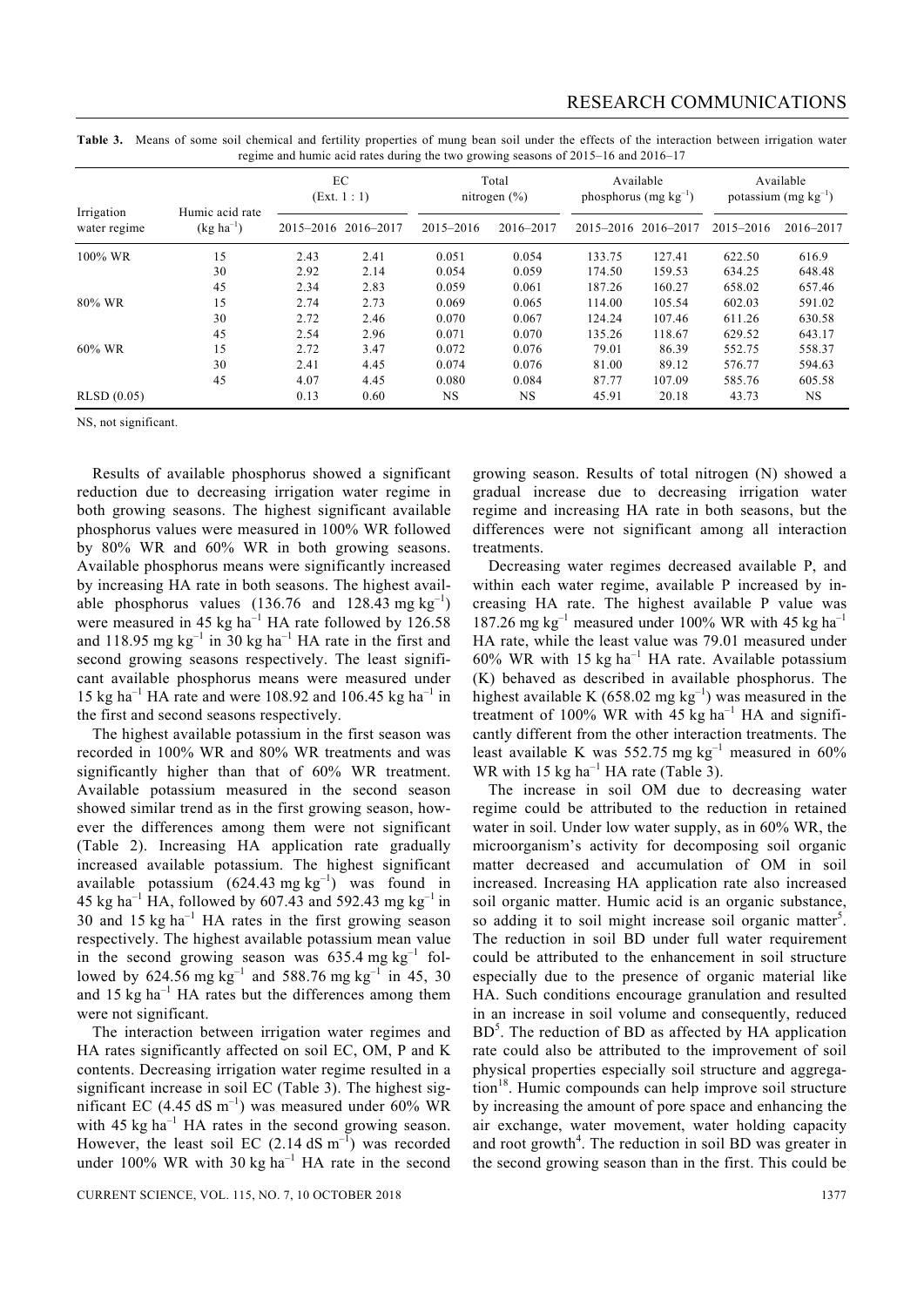attributed to the continual improvement in soil physical properties, especially granulation due to the time and presence of soil organic matter which increases the stability of formed aggregation.

 SHC of soil was reduced by increasing HA application rate. Presence of HA helps to improve soil structure and aggregation which resulted in reduction in soil pore space especially in its volume. Any decrease in volume pore space is met by reduction in SHC. Due to reduction in BD and decrease in water movement, SHC decreased by increasing HA application rate. The addition of clay or organic matter to sandy soil as a conditioner improved its hydraulic properties by limiting percolation losses, while maintaining adequate infiltration rate and water retention<sup>1</sup>. The reduction in soil BD directly reduced SHC as clearly indicated from the obtained results. The reduction could also be attributed to the decrease in effective mean pore radius as a result of soil expansion and/or due to improved soil structure and stability $19$ .

 Results of soil chemical and fertility properties showed that soil salinity was increased by decreasing irrigation water regime. The increase in soil salinity could be attributed to two reasons. The first is due to the salinity of irrigation water used in the current experiment, which ranged from 1800 to 2000 ppm. Using such moderate salinity irrigation water for two consecutive seasons might accumulate salts in the soil. The second reason is the reduction in water supply according to each investigated water regime. Reducing water supply, as in 80% WR and 60% WR might decrease solubility of salts and consequently increase its accumulation in soil. Soil salinity was also increased by increasing HA rates. Humic acid may chelate soil nutrients and form complexes with various metal ions, thereby increasing the cation exchangeable capacity of the soil. Increasing cation exchangeable capacity in soils may increase soil salinity<sup>20</sup>.

 The increase in total N due to decreasing irrigation water regime is logical and expected because N is soluble in water. Therefore, increasing irrigation water, as in 100% WR, might increase solubility of N and increase its loss from soil either by leaching or by uptake via plants. On the other hand, in lower water supply (60% WR), solubility of N decreased and large amount of it remained in soil. Also, in lower available soil moisture, plants have difficulty in absorbing N from soil. As a result, N content in the soil was higher in 60% WR compared to 100% WR treatment. More than 90% of N movement in soils is caused by mass flow and hence water acts as a driving force. However, under limited water conditions, movement of N is drastically reduced and plants are unable to absorb the same as well<sup>21</sup>.

 Available P and K decreased by decreasing irrigation water regime. The reduction could be attributed to the decrease in amount of irrigation water and consequently the solubility of both nutrients as in 60% WR. However, under adequate water supply, as in 100% WR, solubility of P and K increased and resulted in an increase in their availabilities in soil<sup>21</sup>. Increasing HA application rate increased available P and K. Humic acid contains some nutrients in its structure and is characterized by chelating soil nutrients. So, HA improved nutrient uptake, especially phosphorus, sulphur and nitrogen, and acted as a storehouse of N, P, S and  $Zn^{18}$ . Organic fertilizers like HA may be used to improve soil fertility by increasing soil organic carbon, nitrogen, sulphur and phosphorus nutrients $^{22}$ .

 The results of this study indicated that increasing irrigation water regime decreased soil organic matter, bulk density and saturated hydraulic conductivity. Increasing HA application rates decreased soil bulk density and saturated hydraulic conductivity but increased soil organic matter. Soil salinity was increased by decreasing water regime and by increasing HA rate. However, the increase was mainly due to decrease in irrigation water regime which increased N, while it decreased available P and K. Increasing HA rate increased NPK in soil. Using 80% WR with  $45 \text{ kg ha}^{-1}$  HA rate optimized water and nutrients in sandy soils through improvement in physicochemical and fertility properties.

- 1. Ismail, S. M. and Ozawa, K., Improvement of crop yield, soil moisture distribution and water use efficiency in sandy soils by clay application. *Appl. Clay Sci.*, 2007, **37**, 81–89.
- 2. Thomas, M., Robertson, J., Fukai, S. and Peoples, M. B., The effect of timing and severity of water deficit on growth development, yield accumulation and nitrogen fixation of mung bean. *Field Crops Res*., 2004, **86**, 67–80.
- 3. Khattak, R. A. and Muhammad, D., Effect of pre-sowing seed treatments with humic acid on seedling growth and nutrient uptake. Internship Report, Department of Soil and Environmental Science, NWFP Agriculture, 2006.
- 4. Admas, H., Gebrekindan, H., Bedadi, B. and Adgo, E., Effects of organic and inorganic fertilizers on yield and yield components of maize at Wujiraba Watershed, Northwest Highlands of Etiopia. *Am. J. Plant Nutr. Fert. Technol.*, 2015, **5**, 1–15.
- 5. Almarshadi, M. S. and Ismail, S. M., Improving light textured soil properties by water regimes and soil amendments under dry land conditions. *Life Sci. J.*, 2014, **11**, 264–270.
- 6. Ismail, S. M., Influence of effective microorganisms and green manure on soil properties and productivity of pearl millet and alfalfa grown on sandy loam in Saudi Arabia. *Afr. J. Microbiol. Res.*, 2013, **7**, 375–382.
- 7. Bandani, M. M., Mobasser, R. H. and Sirusmehr, A., Effect of organic fertilizer on quantitative yield of mung beam (*Vigna radiata* L). *J. Nov. Appl. Sci.*, 2014, **4**, 367–370.
- 8. Chaab, A., Moezzi, A. A., Sayyad, G. A. and Chorom, M., Effect of compost and humic acid in mobility and concentration of cadmium and chromium in soil and plant. *Global J. Environ. Sci. Manage.*, 2016, **2**, 389–396.
- 9. Vargas, C., Pérez-Esteban, J., Escolástico, C., Masaguer, A. and Moliner, A., Phytoremediation of Cu and Zn by vetiver grass in mine soils amended with humic acids. *Environ. Sci. Pollut. Res*., 2016, **23**, 13521–13530.
- 10. Allen, R. G., Pereira, L. S., Raes, D. and Smith, M., Crop evapotranspiration; guidelines for computing crop water requirements, FAO Irrigation and Drainage paper no. 56, 1998.

1378 CURRENT SCIENCE, VOL. 115, NO. 7, 10 OCTOBER 2018